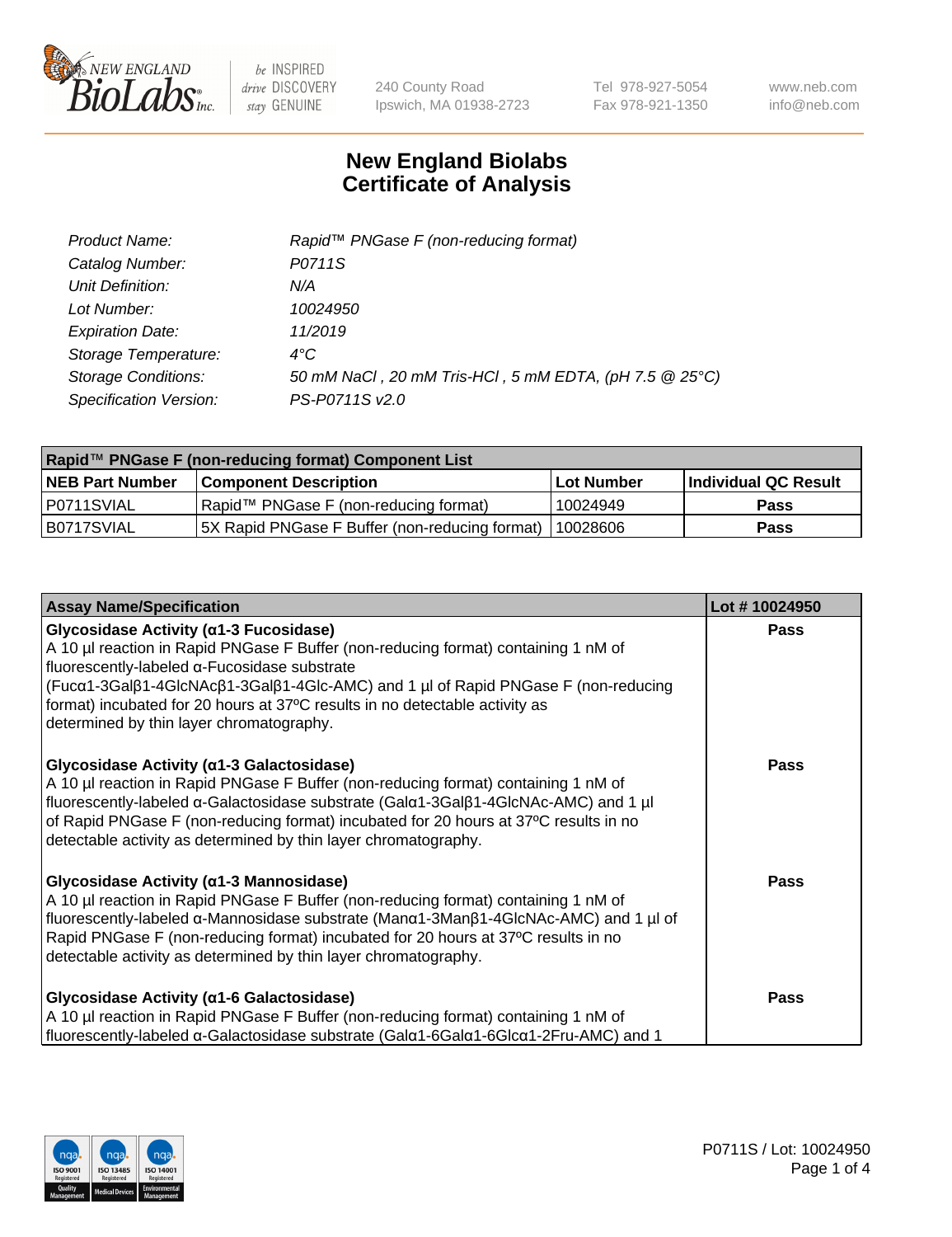

240 County Road Ipswich, MA 01938-2723 Tel 978-927-5054 Fax 978-921-1350 www.neb.com info@neb.com

| <b>Assay Name/Specification</b>                                                                                                                                                                                                                                                                                                                                                                             | Lot #10024950 |
|-------------------------------------------------------------------------------------------------------------------------------------------------------------------------------------------------------------------------------------------------------------------------------------------------------------------------------------------------------------------------------------------------------------|---------------|
| µl of Rapid PNGase F (non-reducing format) incubated for 20 hours at 37°C results in<br>no detectable activity as determined by thin layer chromatography.                                                                                                                                                                                                                                                  |               |
| Glycosidase Activity (α1-6 Mannosidase)<br>A 10 µl reaction in Rapid PNGase F Buffer (non-reducing format) containing 1 nM of<br>fluorescently-labeled α-Mannosidase substrate (Manα1-6Manα1-6(Manα1-3)Man-AMC) and 1<br>µl of Rapid PNGase F (non-reducing format) incubated for 20 hours at 37°C results in<br>no detectable activity as determined by thin layer chromatography.                         | Pass          |
| Glycosidase Activity (β-Mannosidase)<br>A 10 µl reaction in Rapid PNGase F Buffer (non-reducing format) containing 1 nM of<br>fluorescently-labeled β-Mannosidase substrate (Manβ1-4Manβ1-4Man-AMC) and 1 µl of<br>Rapid PNGase F (non-reducing format) incubated for 20 hours at 37°C results in no<br>detectable activity as determined by thin layer chromatography.                                     | Pass          |
| Glycosidase Activity (β-N-Acetylgalactosaminidase)<br>A 10 µl reaction in Rapid PNGase F Buffer (non-reducing format) containing 1 nM of<br>fluorescently-labeled β-N-Acetylgalactosaminidase substrate<br>(GalNAcβ1-4Galβ1-4Glc-AMC) and 1 µl of Rapid PNGase F (non-reducing format)<br>incubated for 20 hours at 37°C results in no detectable activity as determined by<br>thin layer chromatography.   | Pass          |
| Glycosidase Activity (β-N-Acetylglucosaminidase)<br>A 10 µl reaction in Rapid PNGase F Buffer (non-reducing format) containing 1 nM of<br>fluorescently-labeled β-N-Acetylglucosaminidase substrate<br>(GlcNAcβ1-4GlcNAcβ1-4GlcNAc-AMC) and 1 µl of Rapid PNGase F (non-reducing format)<br>incubated for 20 hours at 37°C results in no detectable activity as determined by<br>thin layer chromatography. | <b>Pass</b>   |
| Glycosidase Activity (β-Xylosidase)<br>A 10 µl reaction in Rapid PNGase F Buffer (non-reducing format) containing 1 nM of<br>fluorescently-labeled β-Xylosidase substrate (Xylβ1-4Xylβ1-4Xylβ1-4Xyl-AMC) and 1 µl<br>of Rapid PNGase F (non-reducing format) incubated for 20 hours at 37°C results in no<br>detectable activity as determined by thin layer chromatography.                                | <b>Pass</b>   |
| Glycosidase Activity (β1-3 Galactosidase)<br>A 10 µl reaction in Rapid PNGase F Buffer (non-reducing format) containing 1 nM of<br>fluorescently-labeled β-Galactosidase substrate (Galβ1-3GlcNAcβ1-4Galβ1-4Glc-AMC)<br>and 1 µl of Rapid PNGase F (non-reducing format) incubated for 20 hours at 37°C<br>results in no detectable activity as determined by thin layer chromatography.                    | Pass          |
| Glycosidase Activity ( $\beta$ 1-4 Galactosidase)<br>A 10 µl reaction in Rapid PNGase F Buffer (non-reducing format) containing 1 nM of                                                                                                                                                                                                                                                                     | Pass          |

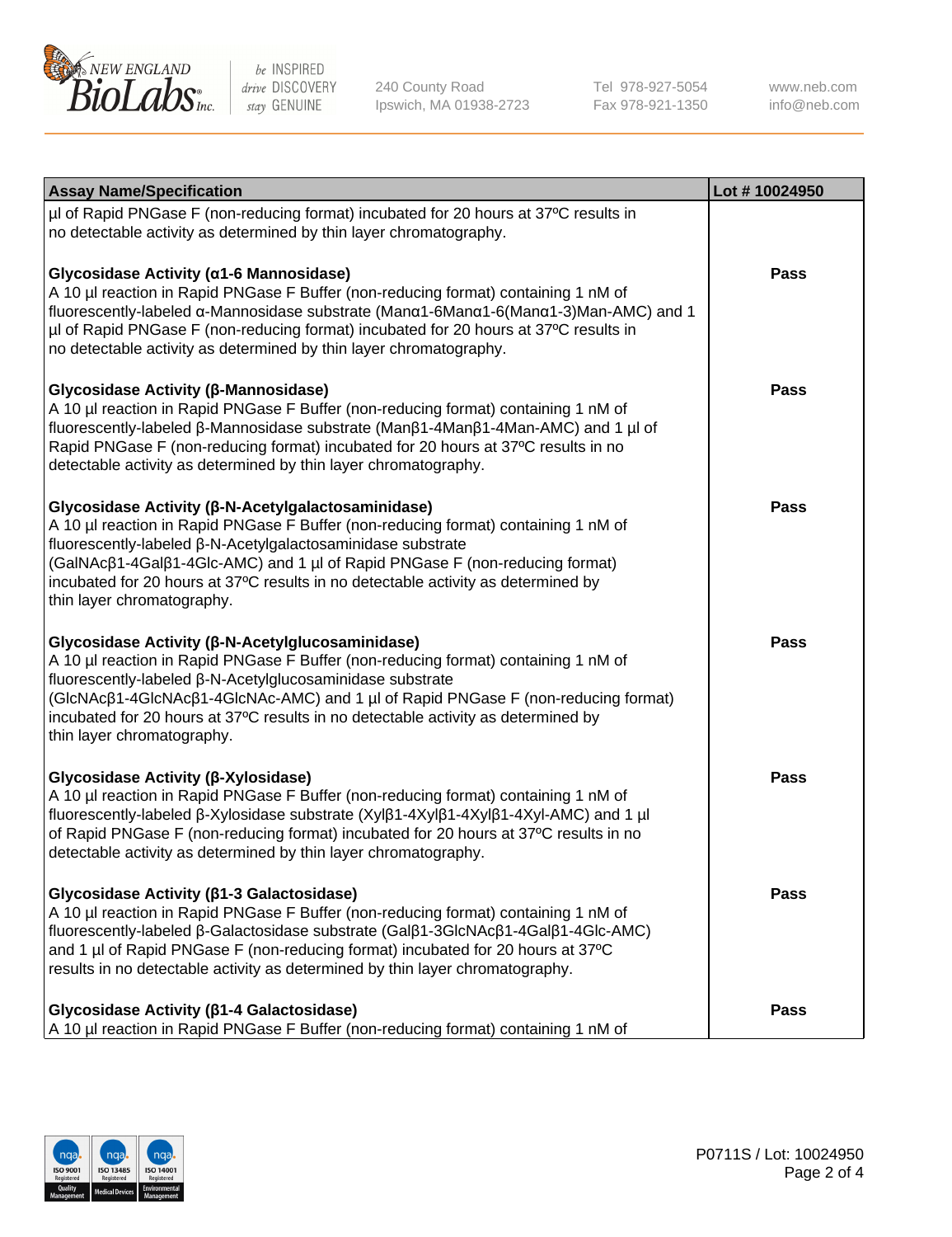

240 County Road Ipswich, MA 01938-2723

Tel 978-927-5054 Fax 978-921-1350

www.neb.com info@neb.com

| <b>Assay Name/Specification</b>                                                                                                                                                                                                                                                                                                                                                                                    | Lot #10024950 |
|--------------------------------------------------------------------------------------------------------------------------------------------------------------------------------------------------------------------------------------------------------------------------------------------------------------------------------------------------------------------------------------------------------------------|---------------|
| fluorescently-labeled β-Galactosidase substrate (Galβ1-4GlcNAcβ1-3Galβ1-4Glc -AMC)<br>and 1 µl of Rapid PNGase F (non-reducing format) incubated for 20 hours at 37°C<br>results in no detectable activity as determined by thin layer chromatography.                                                                                                                                                             |               |
| <b>Protease Activity (SDS-PAGE)</b><br>A 20 µl reaction in 1X Rapid PNGase F Buffer (non-reducing format) containing 24 µg<br>of a standard mixture of proteins and a minimum of 5 µl of Rapid PNGase F<br>(non-reducing format) incubated for 20 hours at 37°C, results in no detectable<br>degradation of the protein mixture as determined by SDS-PAGE with Coomassie Blue<br>detection.                        | Pass          |
| <b>Protein Purity Assay (SDS-PAGE)</b><br>Rapid PNGase F (non-reducing format) is ≥ 95% pure as determined by SDS-PAGE<br>analysis using Coomassie Blue detection.                                                                                                                                                                                                                                                 | Pass          |
| Glycosidase Activity (α-Neuraminidase)<br>A 10 µl reaction in Rapid PNGase F Buffer (non-reducing format) containing 1 nM of<br>fluorescently-labeled α-Neuraminidase substrate<br>(Neu5Acα2-3Galβ1-3GlcNAcβ1-3Galβ1-4Glc-AMC) and 1 µl of Rapid PNGase F (non-reducing<br>format) incubated for 20 hours at 37°C results in no detectable activity as<br>determined by thin layer chromatography.                 | Pass          |
| Glycosidase Activity (α1-2 Fucosidase)<br>A 10 µl reaction in Rapid PNGase F Buffer (non-reducing format) containing 1 nM of<br>fluorescently-labeled α-Fucosidase substrate (Fucα1-2Galβ1-4Glc-AMC) and 1 µl of<br>Rapid PNGase F (non-reducing format) incubated for 20 hours at 37°C results in no<br>detectable activity as determined by thin layer chromatography.                                           | <b>Pass</b>   |
| Glycosidase Activity (α-N-Acetylgalactosaminidase)<br>A 10 µl reaction in Rapid PNGase F Buffer (non-reducing format) containing 1 nM of<br>fluorescently-labeled α-N-Acetylgalactosaminidase substrate<br>(GalNAcα1-3(Fucα1-2)Galß1-4Glc-AMC) and 1 µl of Rapid PNGase F (non-reducing format)<br>incubated for 20 hours at 37°C results in no detectable activity as determined by<br>thin layer chromatography. | <b>Pass</b>   |
| Glycosidase Activity (Endo F1, F2, H)<br>A 10 µl reaction in Rapid PNGase F Buffer (non-reducing format) containing 1 nM of<br>fluorescently-labeled Endo F1, F2, H substrate (Dansylated invertase high mannose)<br>and 1 µl of Rapid PNGase F (non-reducing format) incubated for 20 hours at 37°C<br>results in no detectable activity as determined by thin layer chromatography.                              | Pass          |
| <b>Glycosidase Activity (Endo F2, F3)</b><br>A 10 µl reaction in Rapid PNGase F Buffer (non-reducing format) containing 1 nM of                                                                                                                                                                                                                                                                                    | Pass          |